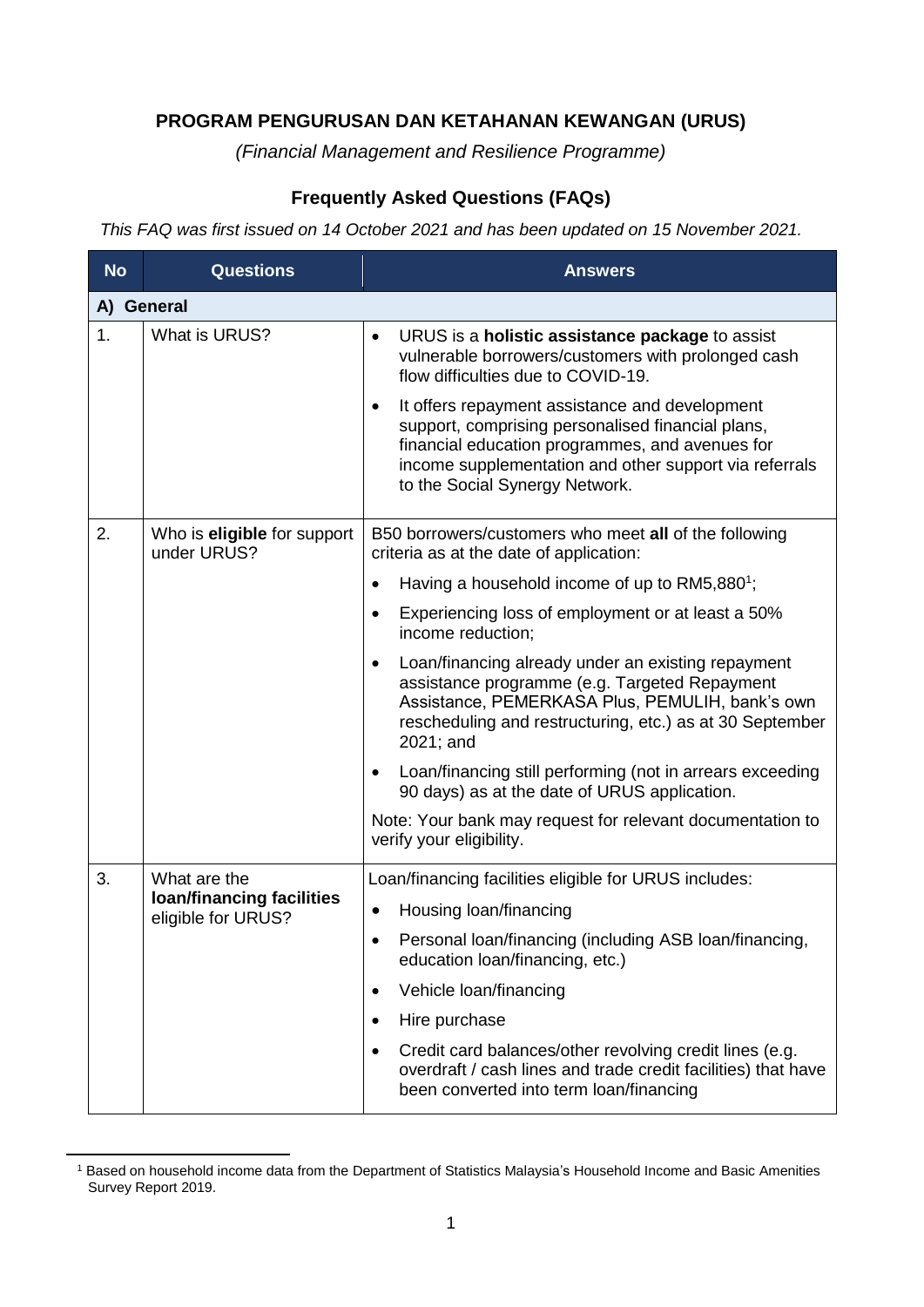| <b>No</b> | <b>Questions</b>                                                                                         | <b>Answers</b>                                                                                                                                                                                                                                                                                           |
|-----------|----------------------------------------------------------------------------------------------------------|----------------------------------------------------------------------------------------------------------------------------------------------------------------------------------------------------------------------------------------------------------------------------------------------------------|
| 4.        | What assistance can I get<br>under URUS?                                                                 | You will receive a personalised financial plan (PFP)<br>$\bullet$<br>that sets out a monthly debt repayment amount<br>scheduled for a period of up to 24 months. It includes:<br>An interest/profit waiver for a period of 3 months<br>$\circ$<br>and/or;                                                |
|           |                                                                                                          | Deferred payments and other options including<br>$\circ$<br>reduced instalments to help manage overall debt in<br>line with your affordability; and                                                                                                                                                      |
|           |                                                                                                          | Development, education and advisory support to<br>$\circ$<br>help you manage your finances and become more<br>financially resilient.                                                                                                                                                                     |
|           |                                                                                                          | The plan will take into account all your existing debt<br>$\bullet$<br>obligations and the amount of income you can currently<br>afford to set aside for debt repayment, after providing for<br>living expenses.                                                                                         |
| 5.        | Can I get the personalised<br>financial plan if I choose<br>the 3 months interest/profit<br>waiver only? | Yes, you will benefit from a free personalised financial plan<br>as part of the assistance under URUS. This also applies if<br>you opt for the 3 months interest/profit waiver only.                                                                                                                     |
| 6.        | Can I still continue to<br>access my credit/financing<br>line with the bank if I opt in<br>for URUS?     | Yes, you may continue to access any unutilised credit/<br>financing.                                                                                                                                                                                                                                     |
|           | <b>B)</b> Application                                                                                    |                                                                                                                                                                                                                                                                                                          |
| 7.        | When can I apply for<br>URUS?                                                                            | The application for URUS is open from 15 November 2021<br>to 31 January 2022.                                                                                                                                                                                                                            |
| 8.        | How do I apply for URUS<br>if I only have<br>loan/financing with a<br>single bank only?                  | If your loan/financing is only with one bank, you should<br>apply directly to your bank by completing the common<br>URUS application form.                                                                                                                                                               |
| 9.        | How do I apply for URUS<br>if I have loans/financing<br>with multiple banks?                             | If you have loans/financing with multiple banks, you can<br>apply by completing the common URUS application form<br>with any one of your banks where you currently have<br>performing facilities that are under existing repayment<br>assistance programmes.                                             |
| 10.       | Do I need to list out all my<br>loans/financing in the<br>common URUS<br>application form?               | It is best that you list all your loans/financing facilities<br>$\bullet$<br>during application.<br>This will enable AKPK to consolidate the details of your<br>$\bullet$<br>loans/financing across banks and develop a holistic and<br>viable repayment assistance plan based on your<br>affordability. |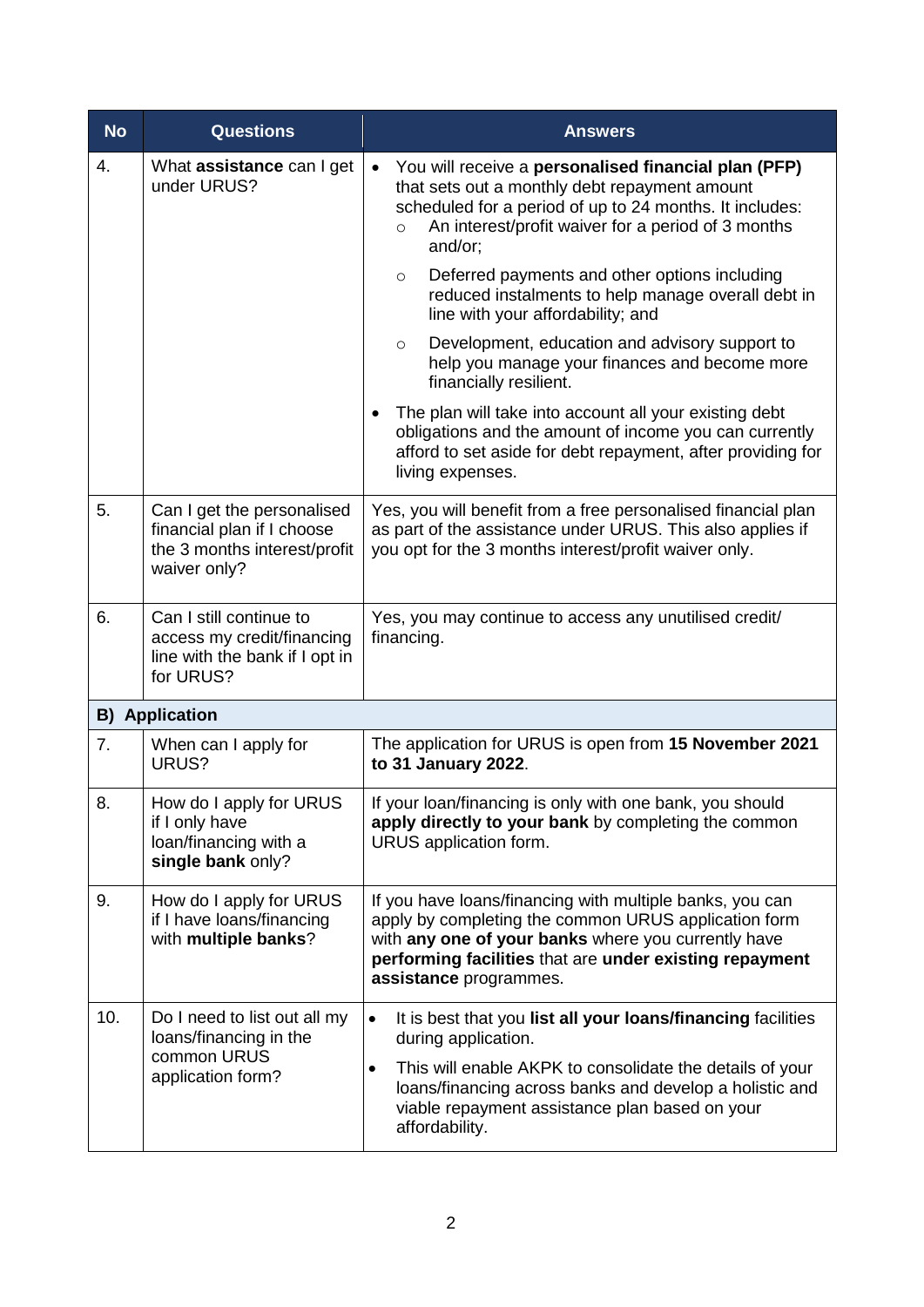| <b>No</b> | <b>Questions</b>                                                                                                              | <b>Answers</b>                                                                                                                                                                                                                                                                                                                          |
|-----------|-------------------------------------------------------------------------------------------------------------------------------|-----------------------------------------------------------------------------------------------------------------------------------------------------------------------------------------------------------------------------------------------------------------------------------------------------------------------------------------|
| 11.       | What documents are<br>needed to apply for<br>URUS?                                                                            | Income documents are needed to produce a<br>$\bullet$<br>comprehensive personalised financial plan that takes<br>into account your income and debts.                                                                                                                                                                                    |
|           |                                                                                                                               | For this purpose, you will need to submit any ONE of the<br>$\bullet$<br>following documents:<br>○ EPF statement; OR<br><b>Bank statement; OR</b><br>$\circ$<br>Income tax form; OR<br>$\circ$<br>Salary slip/payment vouchers; OR<br>$\circ$<br>Letter of termination from previous employer.<br>$\circ$                               |
|           |                                                                                                                               | The document must be the latest available document to<br>$\bullet$<br>show your current income or employment status.                                                                                                                                                                                                                    |
|           |                                                                                                                               | If unavailable, please check with your banks on what<br>$\bullet$<br>other documents are acceptable as proof of your<br>eligibility.                                                                                                                                                                                                    |
| 12.       | What happens to my<br>application once submitted<br>to the bank, and how can I<br>get confirmation on my<br>URUS application? | The banks will provide an immediate acknowledgement<br>$\bullet$<br>upon receiving your application.                                                                                                                                                                                                                                    |
|           |                                                                                                                               | $\bullet$<br>If you are eligible for URUS, AKPK will contact you with<br>your personalised financial plan (PFP) via email within<br>10 business days from the date of acknowledgement of<br>your application.                                                                                                                           |
|           |                                                                                                                               | The PFP will cover all eligible types of loan/financing<br>٠<br>facilities except Hire Purchase (HP) due to specific legal<br>requirements under the HP Act. For HP, your bank will<br>contact you directly with details of your repayment terms.                                                                                       |
|           |                                                                                                                               | If you are not eligible for URUS, your bank will inform<br>$\bullet$<br>you within 5 business days from the date of<br>acknowledgement of your application. You may discuss<br>with your bank on alternative solutions.                                                                                                                 |
| 13.       | Will my credit record<br>(CCRIS) be affected if I<br>receive assistance under<br>URUS?                                        | Loan/financing accounts under URUS will be identified in<br>$\bullet$<br>your Central Credit Reference Information System<br>(CCRIS) credit report. This will facilitate follow-up and<br>monitoring by AKPK and the banks in order to provide<br>any further support that you may require.                                             |
|           |                                                                                                                               | The identification will be removed once you exit the<br>$\bullet$<br>programme, or at the earliest, 6 months from the date of<br>enrolment into URUS. During this period, you will be<br>supported through financial education programmes as<br>well as financial advisory, including any assistance<br>needed to deal with your banks. |
| 14.       | Will I be able to apply for a<br>new loan/financing if I<br>enrol into URUS?                                                  | You may. Note that any application of a new loan/financing<br>will be subject to the usual credit evaluation and<br>assessment process by banks.                                                                                                                                                                                        |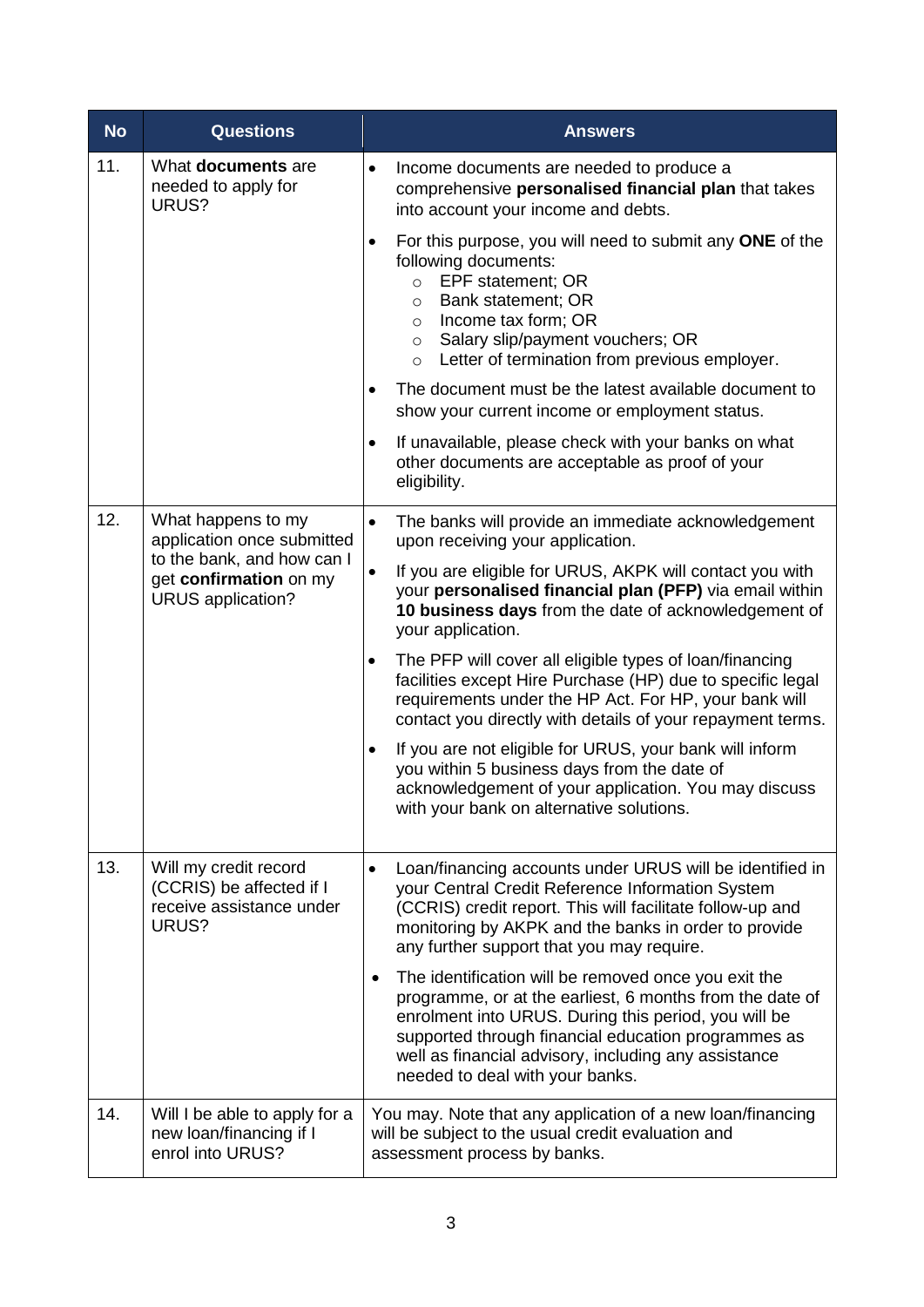| <b>No</b> | <b>Questions</b>                                                                                           | <b>Answers</b>                                                                                                                                                                                                                                                                                                               |
|-----------|------------------------------------------------------------------------------------------------------------|------------------------------------------------------------------------------------------------------------------------------------------------------------------------------------------------------------------------------------------------------------------------------------------------------------------------------|
|           | <b>C) Repayment Assistance</b>                                                                             |                                                                                                                                                                                                                                                                                                                              |
| 15.       | My loans/financing are<br>still under PEMULIH in<br>November 2021. What<br>happens if I apply for<br>URUS? | Your existing repayment assistance programme will<br>$\bullet$<br>generally be replaced by URUS.                                                                                                                                                                                                                             |
|           |                                                                                                            | If you wish, it is possible to maintain your current<br>$\bullet$<br>repayment terms under PEMULIH, and relevant<br>adjustments will be made to your repayment terms for<br>the 3-month interest/profit waiver, if you are eligible.                                                                                         |
|           |                                                                                                            | Once approved, the repayment terms under URUS will<br>$\bullet$<br>come into effect from the following month after approval.<br>AKPK will confirm this with you. However, where<br>different arrangements are needed (e.g. for hire<br>purchase), your bank will inform you directly of an<br>alternative commencement date. |
| 16.       | How will the<br>interest/profit waiver be<br>given to me?                                                  | The loan/financing balance will be adjusted to reflect the<br>interest/profit waiver. You may refer to your loan/financing<br>statements or check with your bank.                                                                                                                                                            |
| 17.       | Will my enrolment to<br>URUS extend the<br>maturity date of my<br>loan/financing?                          | This depends on your personalised financial plan.                                                                                                                                                                                                                                                                            |
|           |                                                                                                            | If your plan includes deferred payments or reduced<br>$\bullet$<br>instalments, the maturity date of your loan/financing will<br>be extended.                                                                                                                                                                                |
|           |                                                                                                            | You can avoid this by approaching your bank to increase<br>$\bullet$<br>your repayments when your financial circumstances<br>improve.                                                                                                                                                                                        |
| 18.       | Can I request for a<br>repayment assistance<br>period of shorter than 24<br>months?                        | Yes, the URUS repayment assistance will be based on<br>$\bullet$<br>AKPK's assessment on your affordability.                                                                                                                                                                                                                 |
|           |                                                                                                            | You should consider increasing your monthly instalment<br>when you can afford it. This will help you reduce your<br>overall borrowing/financing cost.                                                                                                                                                                        |
| 19.       | Is there additional cost in<br>joining URUS?                                                               | There is no cost for the services provided by AKPK,<br>$\bullet$<br>including the personalised financial plan, financial<br>education and advisory services provided to you under<br>URUS.                                                                                                                                   |
|           |                                                                                                            | However, your overall borrowing/financing cost may<br>$\bullet$<br>increase compared to your original terms, if the<br>loan/financing tenure is extended to reflect the additional<br>interest/profit.                                                                                                                       |
| 20.       | Can I exit from URUS<br>earlier than the 24 months<br>repayment assistance<br>period?                      | Yes, you may exit from URUS when you are able to<br>$\bullet$<br>resume the normal repayments to your banks.                                                                                                                                                                                                                 |
|           |                                                                                                            | You need to inform AKPK if you would like to exit from<br>$\bullet$<br>URUS. AKPK will inform the banks accordingly.                                                                                                                                                                                                         |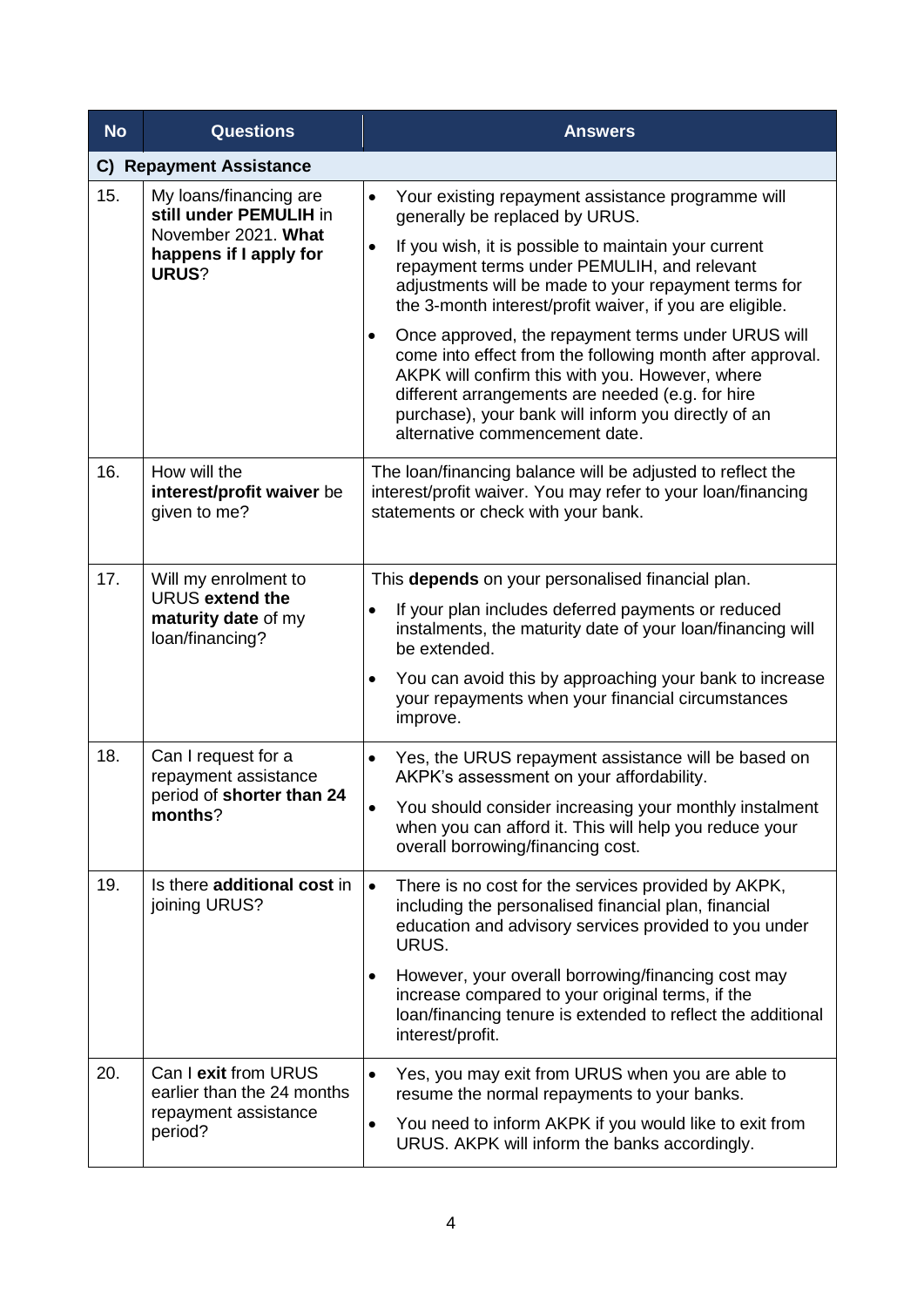| <b>No</b> | <b>Questions</b>                                                                   | <b>Answers</b>                                                                                                                                                                                                                                                                                                                                                         |
|-----------|------------------------------------------------------------------------------------|------------------------------------------------------------------------------------------------------------------------------------------------------------------------------------------------------------------------------------------------------------------------------------------------------------------------------------------------------------------------|
| 21.       | Can I request for URUS<br>extension beyond 24                                      | URUS provides temporary repayment assistance of up to<br>$\bullet$<br>24 months only.                                                                                                                                                                                                                                                                                  |
|           | months?                                                                            | If you need further assistance after the 24 months<br>$\bullet$<br>repayment assistance under URUS, you may contact<br>your respective banks or AKPK for assistance.                                                                                                                                                                                                   |
| 22.       | Under URUS, should I<br>make loan/financing<br>repayments to AKPK or<br>the banks? | Under URUS, you should make your instalment repayments<br>directly to your banks.                                                                                                                                                                                                                                                                                      |
| 23.       | What if I default on my<br>repayments during the<br><b>URUS</b> period?            | If you are unable to make repayments under URUS for<br>$\bullet$<br>more than 3 consecutive months, you will not be able to<br>continue with the programme.                                                                                                                                                                                                            |
|           |                                                                                    | In this case, it is best that you engage AKPK so that<br>$\bullet$<br>alternative solutions can be discussed, such as enrolment<br>into AKPK's Debt Management Programme (DMP).                                                                                                                                                                                        |
| 24.       | After URUS ends, what<br>will my instalments be?                                   | In general, after URUS ends, you are required to resume<br>$\bullet$<br>your normal repayments.                                                                                                                                                                                                                                                                        |
|           |                                                                                    | You should consider increasing your monthly instalments<br>$\bullet$<br>when you can afford it. This will help you reduce your<br>overall borrowing/financing cost.                                                                                                                                                                                                    |
|           | D) Development Support                                                             |                                                                                                                                                                                                                                                                                                                                                                        |
| 25.       | How does AKPK's                                                                    | Refer to answer in Question 4.<br>$\bullet$                                                                                                                                                                                                                                                                                                                            |
|           | personalised financial<br>plan work?                                               | In addition, borrowers/customers will have access to<br>$\bullet$<br>AKPK Financial Advisors at any time to review their<br>personalised financial plan or seek advice on financial<br>management issues. AKPK Financial Advisors will also<br>help borrowers/customers deal with their banks on<br>matters relating to their loan/financing repayments under<br>URUS. |
| 26.       | What will I get from<br><b>AKPK's financial</b><br>education programmes?           | You will be provided with free online learning to enhance<br>your financial management knowledge and skills, covering<br>topics such as:                                                                                                                                                                                                                               |
|           |                                                                                    | Goal setting<br>$\bullet$                                                                                                                                                                                                                                                                                                                                              |
|           |                                                                                    | Cash flow management<br>$\bullet$                                                                                                                                                                                                                                                                                                                                      |
|           |                                                                                    | Borrowing/financing basics<br>$\bullet$                                                                                                                                                                                                                                                                                                                                |
|           |                                                                                    | Managing debt<br>$\bullet$                                                                                                                                                                                                                                                                                                                                             |
|           |                                                                                    | Wealth management<br>$\bullet$                                                                                                                                                                                                                                                                                                                                         |
| 27.       | What is the Social<br><b>Synergy Network?</b>                                      | The Social Synergy Network is a collaborative effort<br>٠<br>between various agencies which provides development<br>benefits.                                                                                                                                                                                                                                          |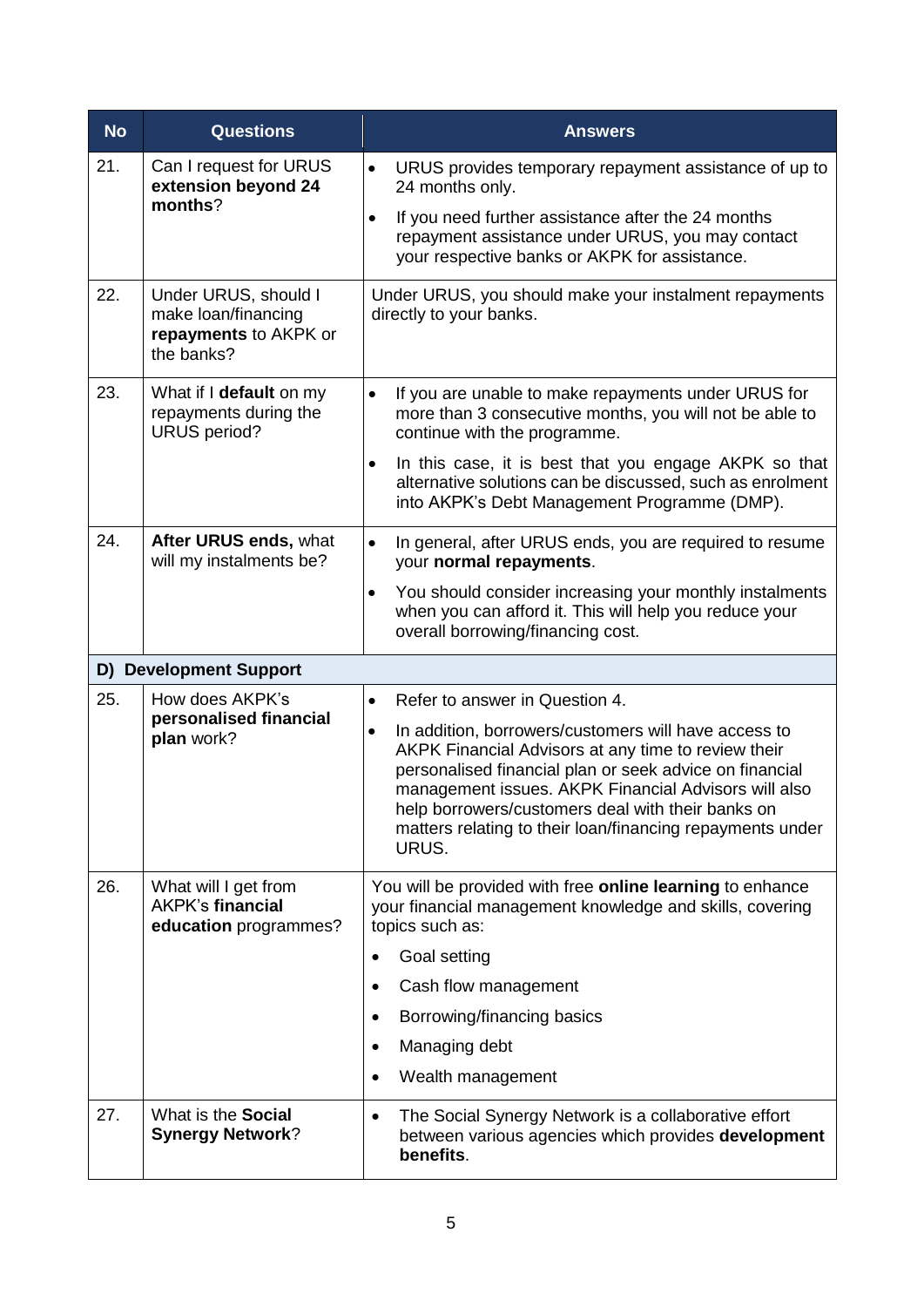| <b>No</b> | <b>Questions</b>                                                                                                           | <b>Answers</b>                                                                                                                                                                                                                                                               |
|-----------|----------------------------------------------------------------------------------------------------------------------------|------------------------------------------------------------------------------------------------------------------------------------------------------------------------------------------------------------------------------------------------------------------------------|
|           |                                                                                                                            | This network enables you to obtain assistance via<br>$\bullet$<br>referrals to relevant agencies including avenues for<br>income supplementation and other development<br>support.                                                                                           |
|           |                                                                                                                            | Among others, these referrals can help provide<br>$\bullet$<br>employment opportunities, financial aids and benefits,<br>digital training and business platforms, business<br>funding/financing, upskilling and reskilling training, and<br>also emotional advisory support. |
|           |                                                                                                                            | Some of the agencies under the network include<br>$\bullet$<br>PERKESO, MDEC, TEKUN and GIATMARA.                                                                                                                                                                            |
| 28.       | Can I apply for the<br>repayment assistance only<br>and opt out of the<br>development support<br>programmes under<br>URUS? | URUS is a holistic assistance package that combines<br>$\bullet$<br>both repayment assistance and development support.                                                                                                                                                       |
|           |                                                                                                                            | The development support programmes are an important<br>$\bullet$<br>component of URUS to help you recover and maintain<br>your debt servicing capacity while enhancing your<br>longer-term financial resilience.                                                             |
|           |                                                                                                                            | The programmes and advisory support are available to<br>$\bullet$<br>all borrowers/customers who enrol into URUS and can<br>be accessed at your own convenience.                                                                                                             |
|           | <b>E) Further Assistance</b>                                                                                               |                                                                                                                                                                                                                                                                              |
| 29.       | Who can I contact if I face<br>difficulties under URUS?                                                                    | You can reach out to your banks if you face any<br>$\bullet$<br>difficulties under URUS.                                                                                                                                                                                     |
|           |                                                                                                                            | Alternatively, you may also reach out to AKPK or BNM<br>$\bullet$<br>at bnm.my/RAsurvey for additional assistance.                                                                                                                                                           |
| 30.       | I am not eligible for<br><b>URUS</b> but require further<br>repayment assistance.<br>What should I do?                     | If you need further repayment assistance but are not<br>$\bullet$<br>eligible for URUS, you can still obtain assistance from<br>your bank. You should contact your bank to discuss<br>repayment options that would suit your financial needs<br>and circumstances.           |
|           |                                                                                                                            | Alternatively, you may contact AKPK for advisory and<br>$\bullet$<br>assistance under various AKPK programmes, available<br>for both households and SMEs, i.e.:                                                                                                              |
|           |                                                                                                                            | Debt Management Programme (DMP)<br>$\circ$                                                                                                                                                                                                                                   |
|           |                                                                                                                            | <b>Small Debt Resolution Scheme (SDRS)</b><br>$\circ$                                                                                                                                                                                                                        |
|           |                                                                                                                            | Financial Resilience Support Scheme (FIRST)<br>$\circ$                                                                                                                                                                                                                       |
| 31.       | What is AKPK's Debt<br>Management Programme<br>(DMP)?                                                                      | AKPK's DMP is a customised programme, where AKPK<br>$\bullet$<br>Financial Advisors will work with individuals to develop a<br>personalised debt repayment plan in consultation and<br>agreement with their financial service providers.                                     |